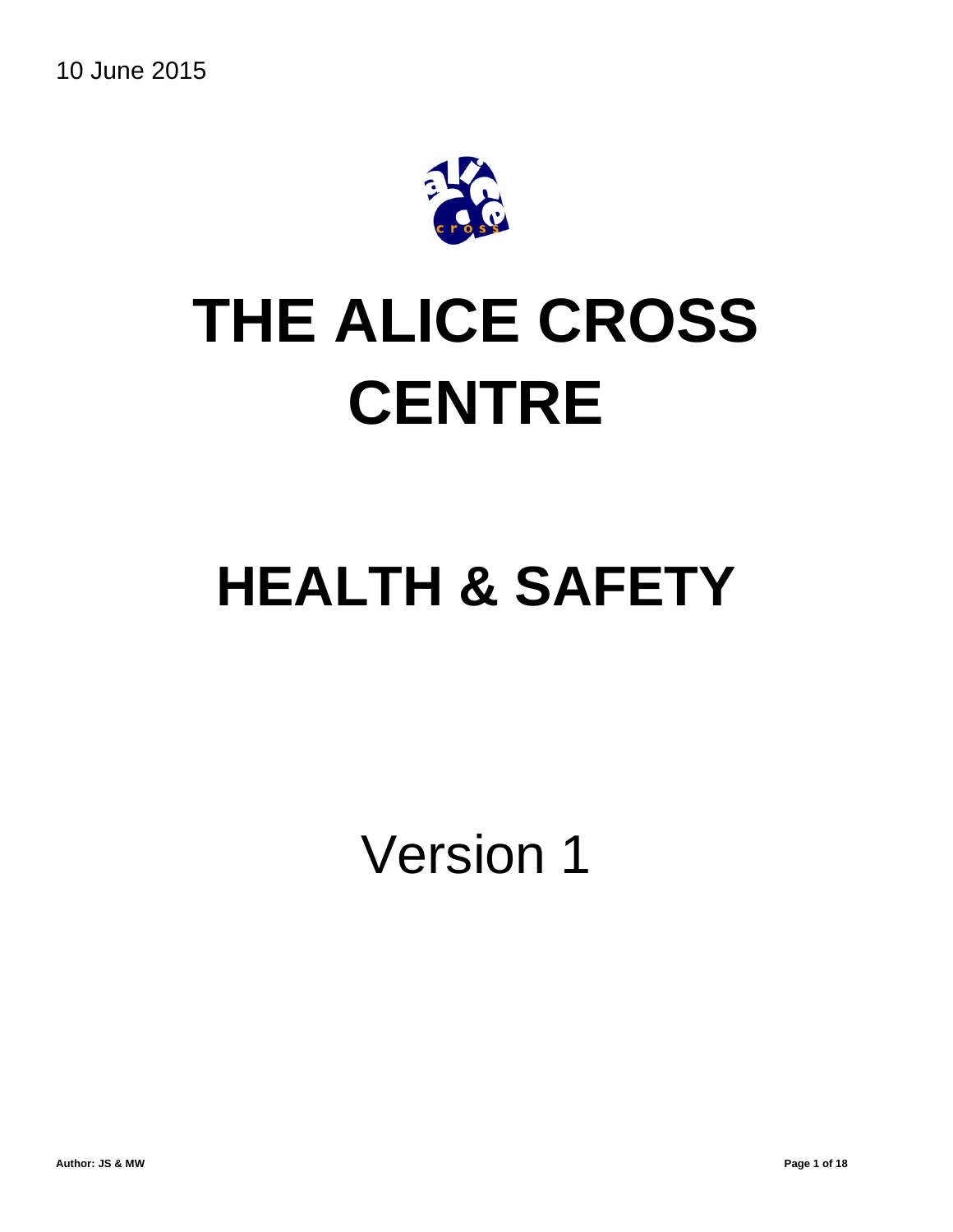#### Page

| 1.  |                                                         |  |
|-----|---------------------------------------------------------|--|
| 2.  | <b>RESPONSIBILITIES AND ARRANGEMENTS FOR HEALTH AND</b> |  |
|     |                                                         |  |
| 3.  |                                                         |  |
| 4.  |                                                         |  |
| 5.  |                                                         |  |
| 6.  |                                                         |  |
| 7.  |                                                         |  |
| 8.  |                                                         |  |
| 9.  |                                                         |  |
| 10. |                                                         |  |
|     | 11. FIRST AID AND ACCIDENT REPORTING 13                 |  |
|     |                                                         |  |
|     |                                                         |  |
|     |                                                         |  |
|     |                                                         |  |
|     |                                                         |  |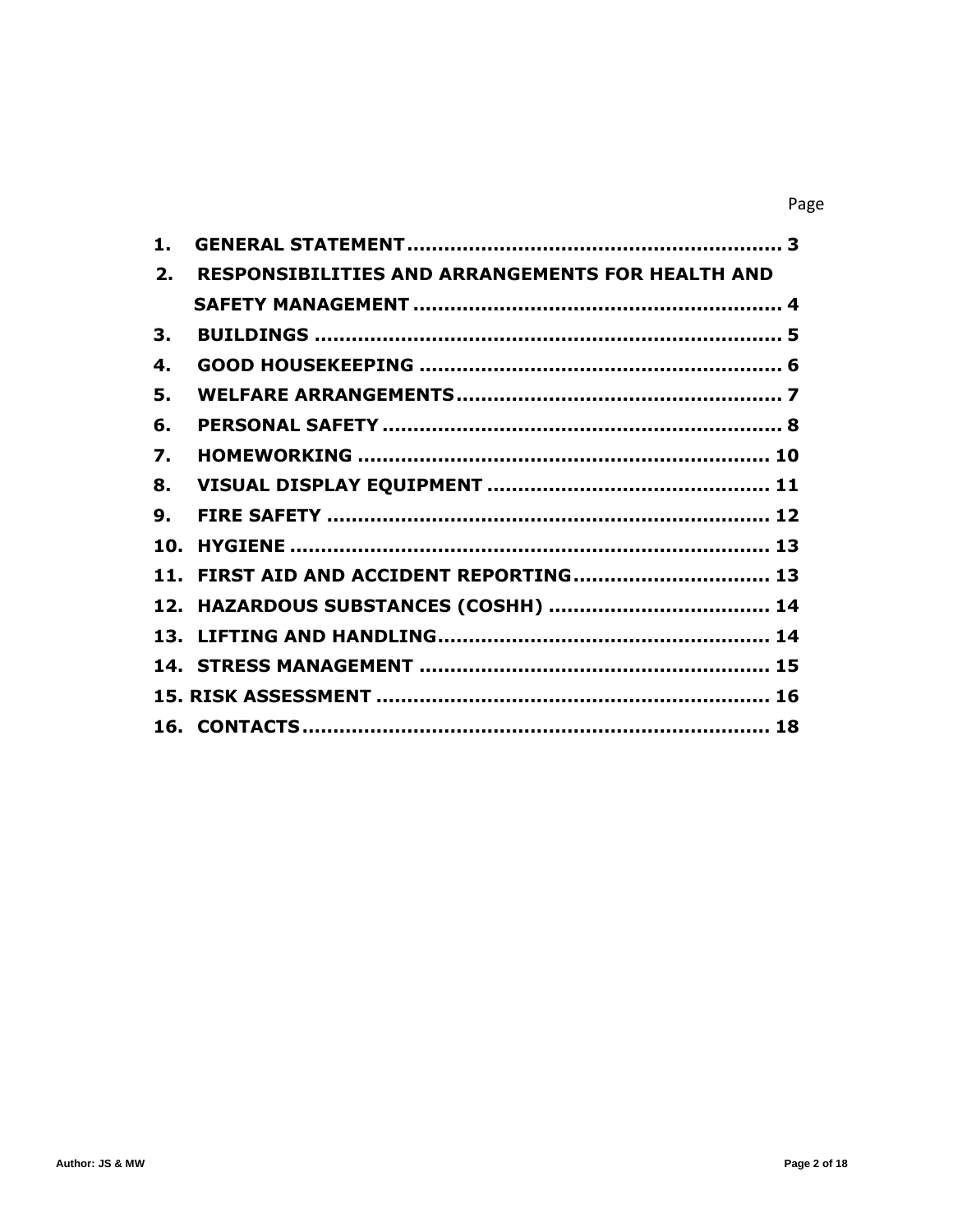#### **1. GENERAL STATEMENT**

# **This is the Health and Safety Policy Statement of:**

# **THE ALICE CROSS COMMUNITY CENTRE**

#### **Health and Safety at Work etc Act 1974**

Our statement of general policy is:

- to provide adequate control of the health and safety risks arising from our work activities
- to consult with our employees on matters affecting their health and safety
- to provide and maintain safe equipment
- to ensure safe handling and use of substances
- to provide information, instruction and supervision for employees
- to ensure all employees are competent to do their tasks, and to give them adequate training
- to prevent accidents and cases of work-related ill health
- to maintain safe and healthy working conditions
- to review and revise this policy as necessary at regular intervals.

| (Chair <sup>-</sup> |  |
|---------------------|--|

Date:..........................................

Review date:…………………………….…….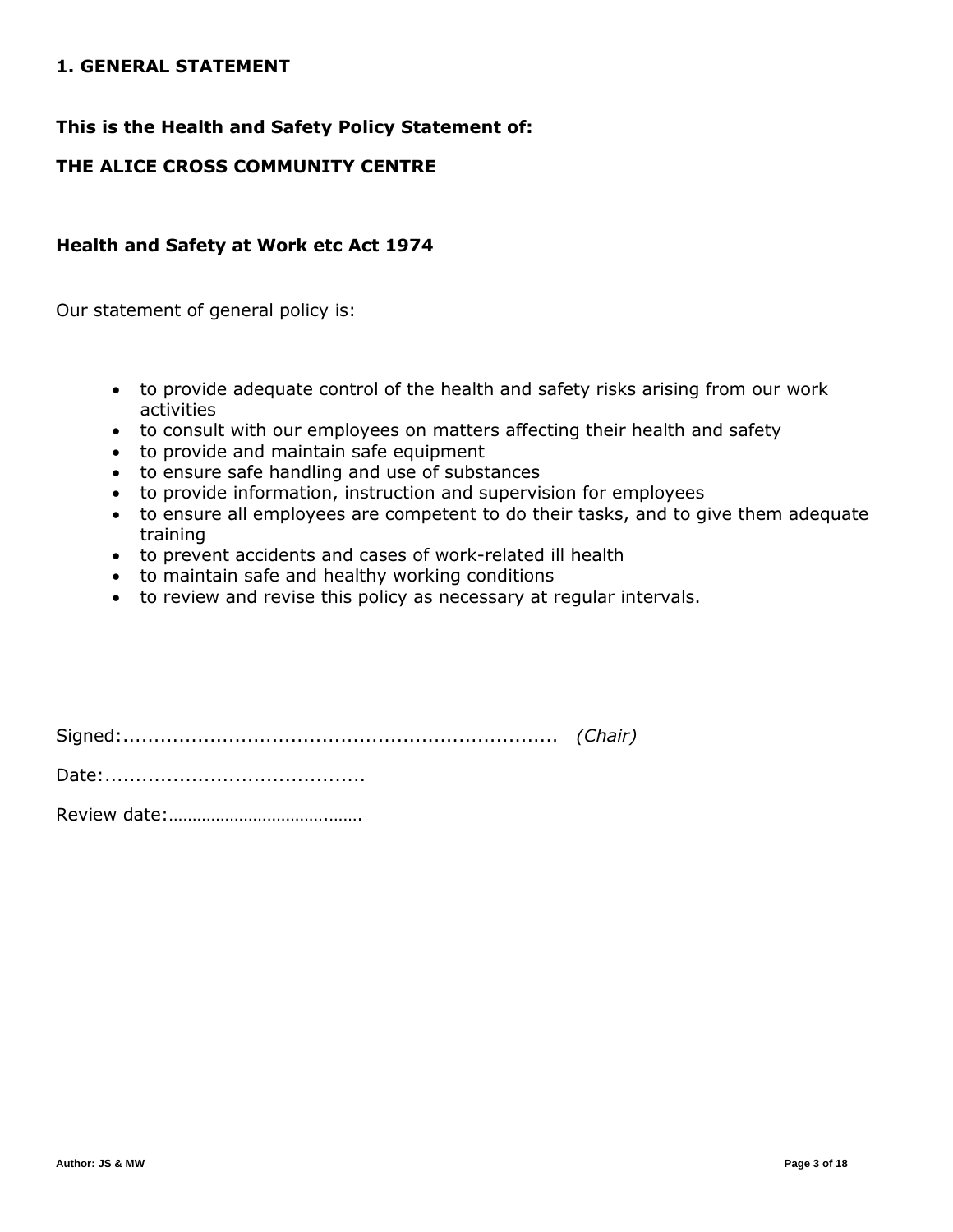# **2. RESPONSIBILITIES AND ARRANGEMENTS FOR HEALTH & SAFETY MANAGEMENT**

#### **2.1 The Management Committee**

- 2.1.1 The Health and Safety at Work Act 1974 places a statutory duty on all employers to ensure, so far as is reasonably practicable, the safety, health and welfare of all its employees at work and other people who may be affected by their activities, e.g. users, volunteers, members of the public.
- 2.1.2 The Board of Trustees as the employer, has overall and final responsibility for health and safety matters at the Alice Cross Centre and for ensuring that health and safety legislation is complied with.
- 2.1.3 The Board of Trustees will periodically review the operation of its health and safety policy. And will ensure:
	- employees and volunteers as appropriate receive sufficient information, training and supervision on health and safety matters
	- a risk assessment is undertaken and the results written up and made available to all employees
	- accidents are investigated and reported to the Board of Trustees
	- there are arrangements in place to monitor the maintenance of the premises and equipment
- 2.1.4 Day-to-day responsibility for ensuring this policy is put into practice is delegated to: The Manager of the Alice Cross Centre (the Health and Safety Officer).

*Part of their responsibility will be keeping the Board of Trustees informed about health and safety matters*

#### **2.2 All Employees**

2.2.1 All employees and volunteers have to:

- co-operate with supervisors and managers on health and safety matters
- not interfere with anything provided to safeguard their health and safety
- take reasonable care of their own health and safety
- report all health and safety concerns to an appropriate person (as detailed in this policy statement).

#### **2.3 Fire Officer**

- 2.3.1 The Board of Trustees will appoint a Fire Officer who shall receive appropriate training. At the time of issue of this policy this is Colin Rolfe
- 2.3.2 The responsibilities of the Fire Officer are to:
	- be instructed on potential fire hazards and the use of fire fighting equipment
	- ensure that he arranges the testing of fire alarms and fire drills
	- assist with the efficient evacuation of staff and visitors
	- liaise with the Fire Brigade at the assembly point
	- ensure staff and volunteers at the Alice Cross Centre are aware of the fire alarm and fire drill.

FOR DETAILED FIRE SAFETY ARRANGEMENTS SEE SECTION 9.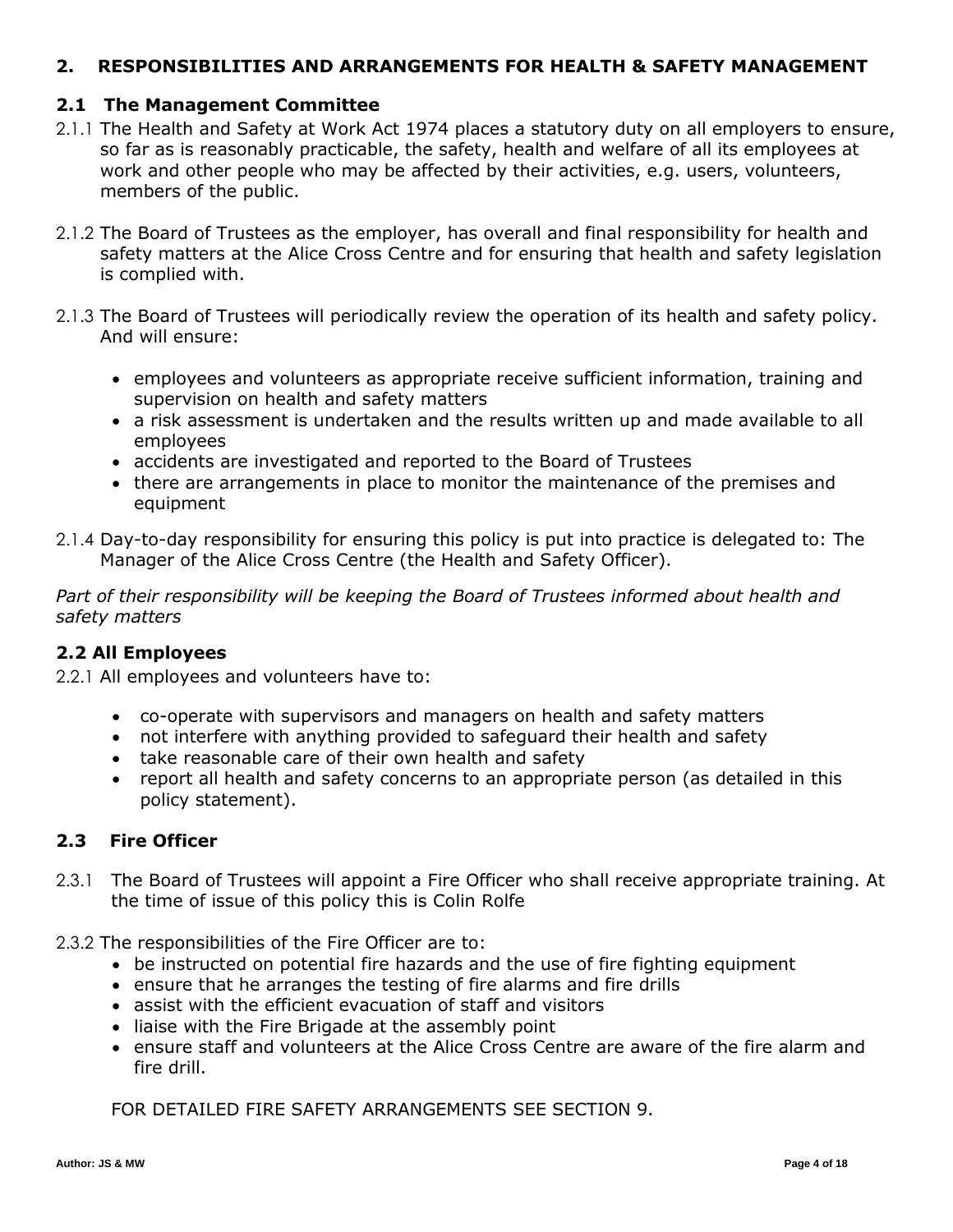# **2.4 First Aid Person**

- 2.4.1 At the time of issuing this policy Julia Street has undertaken a recognised training course approved by the Health and Safety Executive (HSE) and is the designated first aid lead
- 2.4.2 The trained first aid person named above will ensure that the first aid box is kept in the correct place, containing the items laid down in the Code of Practice and Guidance Notes published by the HSE and is regularly checked and restocked.

FOR DETAILED FIRST AID AND ACCIDENT ARRANGEMENTS SEE SECTION 11.

# **2.5 Risk Assessment**

- 2.5.1 The Board of Trustees will ensure that a risk assessment will be carried out by a competent person in accordance with the 1992 Management of Health and Safety at Work Regulations and the Approved Code of Practice (ACOP). This risk assessment will be written up, and be made available to all staff.
- 2.5.2 The written risk assessment will be reviewed and updated annually to ensure it covers all *employees against all risks, and to ensure that any action identified as needed in the risk* assessment has been carried out. The risk assessment will also be updated every time that there is a major change in working practices.

SEE SECTION 15

- **2.6 Training** The Alice Cross Community Centre will:-
- 2.6.1 Ensure that new employees and volunteers receive information on health and safety as part of their induction.
- 2.6.2 Organise training for employees and volunteers on health and safety matters as appropriate, including: general health and safety training, first aid, manual handling, fire safety, risk assessment. Also organise training for appropriate use of equipment, and any special training needed to ensure safe systems of work.
- 2.6.3 Ensure that if employees and volunteers consider they have health and safety training needs they should inform their line manager.

# **3. BUILDINGS**

- **3.1** The Alice Cross Centre has a responsibility to provide a safe and healthy environment for staff and volunteers.
- **3.2** All the Staff/Volunteers/Trustees of the Centre are responsible for spotting hazards or potential hazards. If a hazard is seen, it should be removed or dealt with as soon as possible, or if not, reports to the Competent Person.

# **3.3 Examples of Hazards**

3.3.1 Things Out of Reach: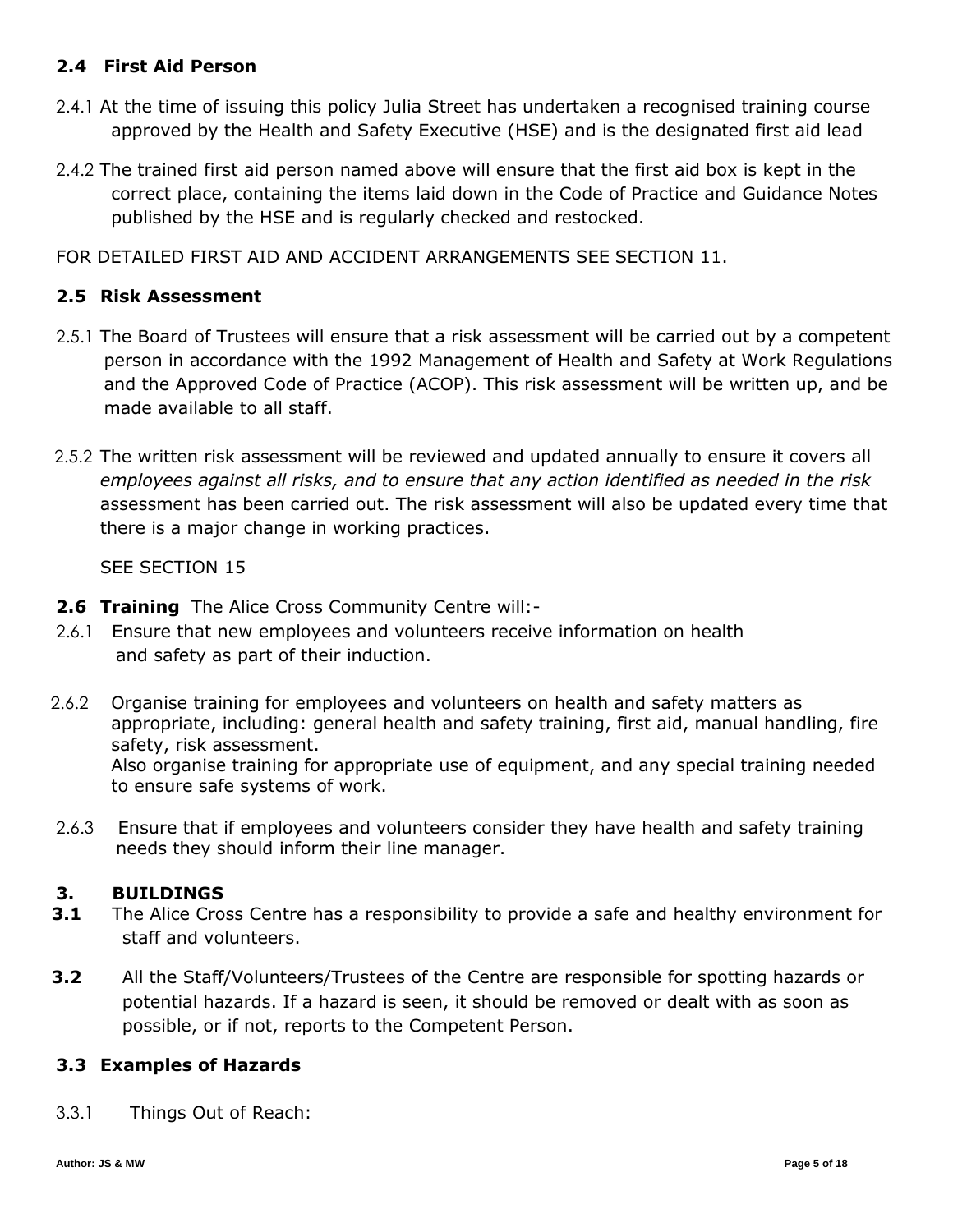Chairs or other furniture must not be used to stand on for the purpose of replacing light bulbs, reaching for things off tope of cabinets, etc. A properly maintained, undamaged step ladder must be used.

3.3.2 Damaged Equipment:

Regular checks must be carried out on furniture and equipment for damage which leaves sharp edges protruding or other hazards. Any damaged furniture must be reported for repair or condemnation straight away and must be removed from use.

- 3.3.3 Damage to Fabric of Building, Windows, etc: All such damage must be reported immediately to the competent person as named above.
- 3.3.4 Misplaced Furniture, Equipment or Supplies: Any furniture, equipment or supplies left in an inappropriate place, for example obstructing a gangway, must be removed immediately and placed in an appropriate, safe place.

#### **4. GOOD HOUSEKEEPING**

#### **4.1 Aisles & Gangways**

Aisles & gangways must be kept clear from obstructions and materials must be stored in safe areas. Under no circumstances must goods or materials be stacked immediately in front of or obstructing fire doors, fire exits, fire alarms or fire equipment.

#### **4.2 Smoking**

Smoking is not allowed at any time

#### **4.3 Overcrowding**

The Centre will avoid unhealthy and overcrowded working conditions, and will consult staff/volunteers on any changes in office layout.

#### **4.4 Ventilation**

The Centre will endeavour to provide a well ventilated workplace in which staff/volunteers have control over their local level of ventilation.

#### **4.5 Temperature**

In office workplaces a minimum temperature of  $16^{\circ}$ C must be maintained. Efforts will be made so far as is reasonably practical to ensure the workplace temperature does not rise to an uncomfortable level. A thermometer will be provided in such a position as to be easily seen.

#### **4.6 Lighting**

 Adequate lighting must be provided. If lights are found to be out of order, the fault must be corrected as soon as reasonably possible.

#### **4.7 Noise**

The Centre will endeavour to ensure that noise in its offices is kept to as low a level as is practicable.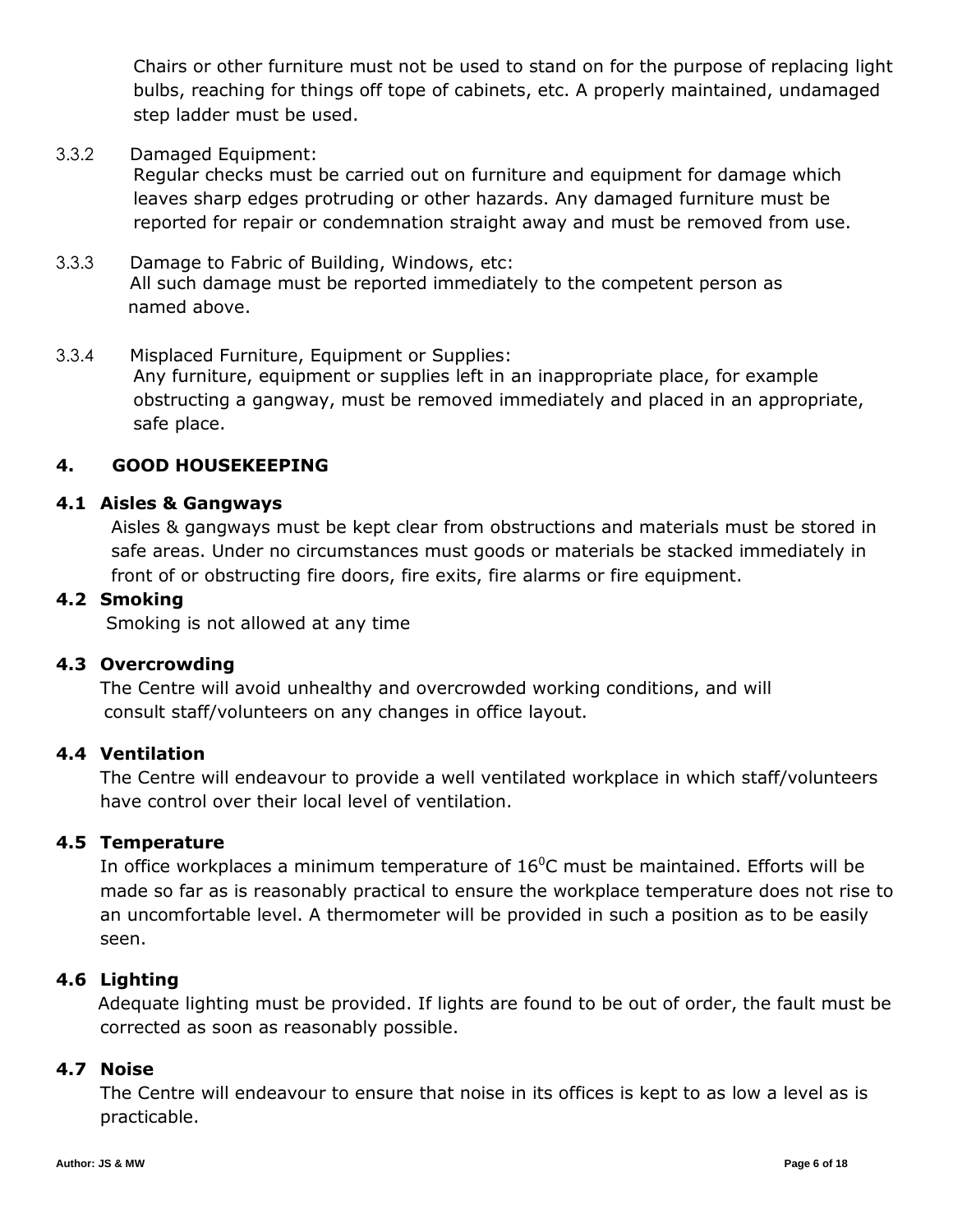# **4.8 Office Atmospheric Pollutants**

Office equipment such as photocopiers and printers can emit pollutants into the atmosphere. The organisation will take reasonable precautions in ensuring that these levels are kept as low as possible. Employees and volunteers will not be expected to work in enclosed spaces with equipment that emits atmospheric pollutants. Spaces where these pollutants are present shall be kept well ventilated.

# **4.9 Equipment Storage and Usage**

- Equipment must not be left lying around but must be suitably stored
- No wires must be left trailing across floors
- Non flammable rubbish bins must be positioned at various points
- Except in emergencies, and with the permission of the H&S Officer, no paraffin, bar electric or calor gas fires will be used at the premises

# **4.10 Electrical Equipment**

- 4.10.1 All building maintenance such as electrical work, carpentry, painting, etc should be carried out by skilled people. Staff should not endanger themselves and others by carrying out such work.
- 4.10.2 Broken, ineffective or damaged electrical equipment must be reported. Staff should use electrical equipment in accordance with instructions.

# **4.11Working at height**

4.11.1 Injuries are often caused by falls from:

- ladders
- scaffolding
- roofs and roof-edges particularly fragile roofs
- gangways and catwalks
- vehicles

The poor selection, use and maintenance of equipment causes falls, eg using a ladder because it's easier than erecting a tower scaffold.

The Working at Height Regulations place duties on employers, to ensure:

- all work at height is properly planned
- those working at height are competent or supervised
- the risks of working on or near fragile surfaces are properly controlled
- equipment for working at height is properly inspected and maintained

Work at height should be avoided where possible and equipment should be used to prevent or minimise the consequences of falls where working at height is the only option.

# **5. WELFARE ARRANGEMENTS**

# **5.1 Toilet and Washing Facilities**

The Centre will ensure that suitable and sufficient toilets and washing facilities are provided for all staff in accordance with the minimum requirements of Health & Safety legislation.

- The toilet will be in a separate, lockable room
- Washing facilities will include a supply of clean hot and cold water, soap and suitable means of drying.

# **5.2 Drinking Water**

An adequate supply of drinking water will be provided for all staff/volunteers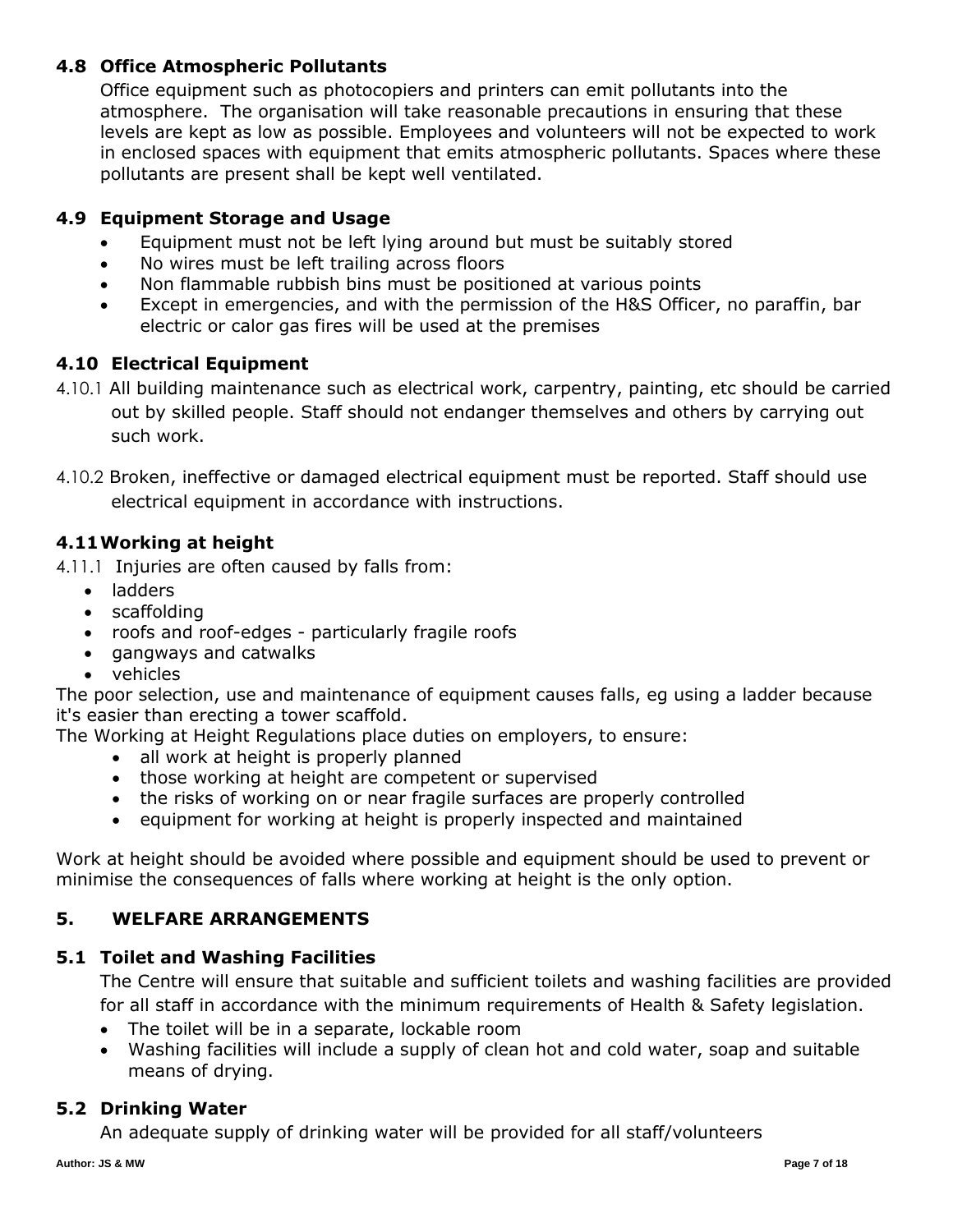#### **5.3 Rest Areas**

So far as is reasonably practicable, the Centre will provide its staff with a seating arrangement where, during rest periods, they may have a break away from their workstations.

#### **5.4 Pregnant Women**

Suitable rest facilities will be provided for pregnant employees/volunteers

#### **5.5 Hours of Work**

All employees/volunteers should not work excessively long hours, and should take adequate breaks for meals and rest as indicated within their statement of terms and conditions of employment.

# **6. PERSONAL SAFETY**

# **6.1 Office Security**

- 6.1.1 It is in the nature of the organisation's work that staff or volunteers may, on occasions, find themselves in potentially dangerous situations whilst on the Centre's business. The following policy is concerned to minimise the risk to people working for the Alice Cross Community Centre
- 6.1.2 Staff or volunteers who are working on their own should not allow access to casual visitors who have no appointment. Such callers should be encouraged to make an appointment.
- 6.1.3 Where staff are dealing with an individual but feel uneasy about being alone with him or her they have the right to refuse to make an appointment or give access if it would put them in that position. In these situations the management will put their trust in the feelings of the worker.
- 6.1.1 All windows and entry doors will be lockable.

# **6.2 WORKING AWAY FROM THE OFFICE**

- 6.2.1 Staff who are going to be working away from the office should make it clear to other staff where they will be, how long for and how they can be contacted.
- 6.2.2 If in the course of a trip away from the office plans change significantly, this should be communicated back to the office.
- 6.2.3 Staff should make clear who they wish to be informed (outside of work) in the event of an emergency and how they can normally be contacted.

# **6.3 HOLDING OR CARRYING MONEY OR VALUABLES FOR THE ORGANISATION**

- 6.3.1 Staff/Volunteers who carry money for the Centre have the right to be accompanied by another person.
- 6.3.2 Large amounts of cash, over and above petty cash should not be kept on the premises of the Centre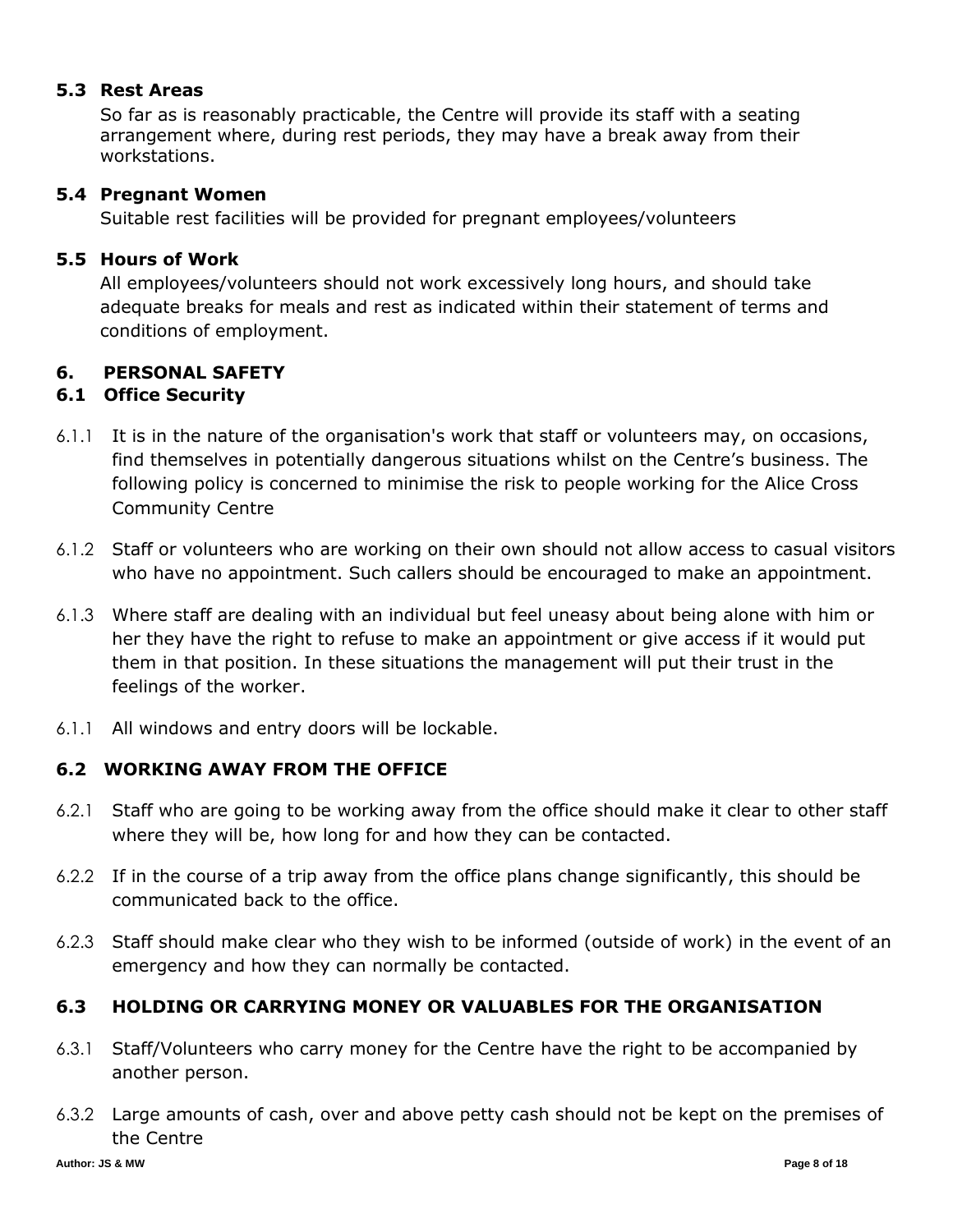- 6.3.3 Visits to the bank should not be at a regular time.
- 6.3.4 Under no circumstances should staff put themselves at risk on account of the property of the Centre. If money is demanded with threats it should be handed over.

# **6.4 PERSONAL AWARENESS:**

There are lots of things we already do that keep us safe, but becoming more aware of our surroundings puts us in control of our environment. The following steps are recommended to all staff as being helpful.

#### **6.5 WHILST OUT AND ABOUT:**

**Trust your intuition and listen to your feelings**. If you sense something is wrong, it probably is. Acting on intuition may prevent an aggressive situation.

**Be prepared**. Do you know whom to contact and what to do if a difficult situation arises? Find out and if there is no one designated, ask for a supervisor of manager to be nominated.

**Be observant**. Notice everything around you - exit doors, telephones, windows, sources of help. This will make you more aware of your surroundings and help you escape if you need to.

**Assess potential risks**. Avoid dangerous short cuts, walk facing the traffic on the street side of pavements, think about where you park your car and remember where you have parked it.

**Make sure you have all relevant information with you**. Have you checked to see if there is a known problem with whom you are or where you are going?

**Look confident.** "Walking tall" and being aware of your surroundings deters assailants.

**Never stay in a situation where you think you may be at risk.** Don't feel you have to stay because of your work. You can see the client, arrange the visit or do the interview again. You can ask a colleague to come in or be with you. Don't be afraid to ask for help.

**Be aware of personal space** - yours and others. Encroaching on other peoples personal space can make them aggressive. If other people are too close to you and making you uncomfortable, ask for more space or move away.

**Don't get into lifts with people who make you feel uneasy.** If you are in a lift and feel uncomfortable, get out and use the stairs, or wait for another lift. Make sure you know where the emergency button is and stand where you can reach it.

#### **Don't accept lifts in vehicles from people you have no reason to trust.**

**Think about what you are wearing**. Can you run if you need to?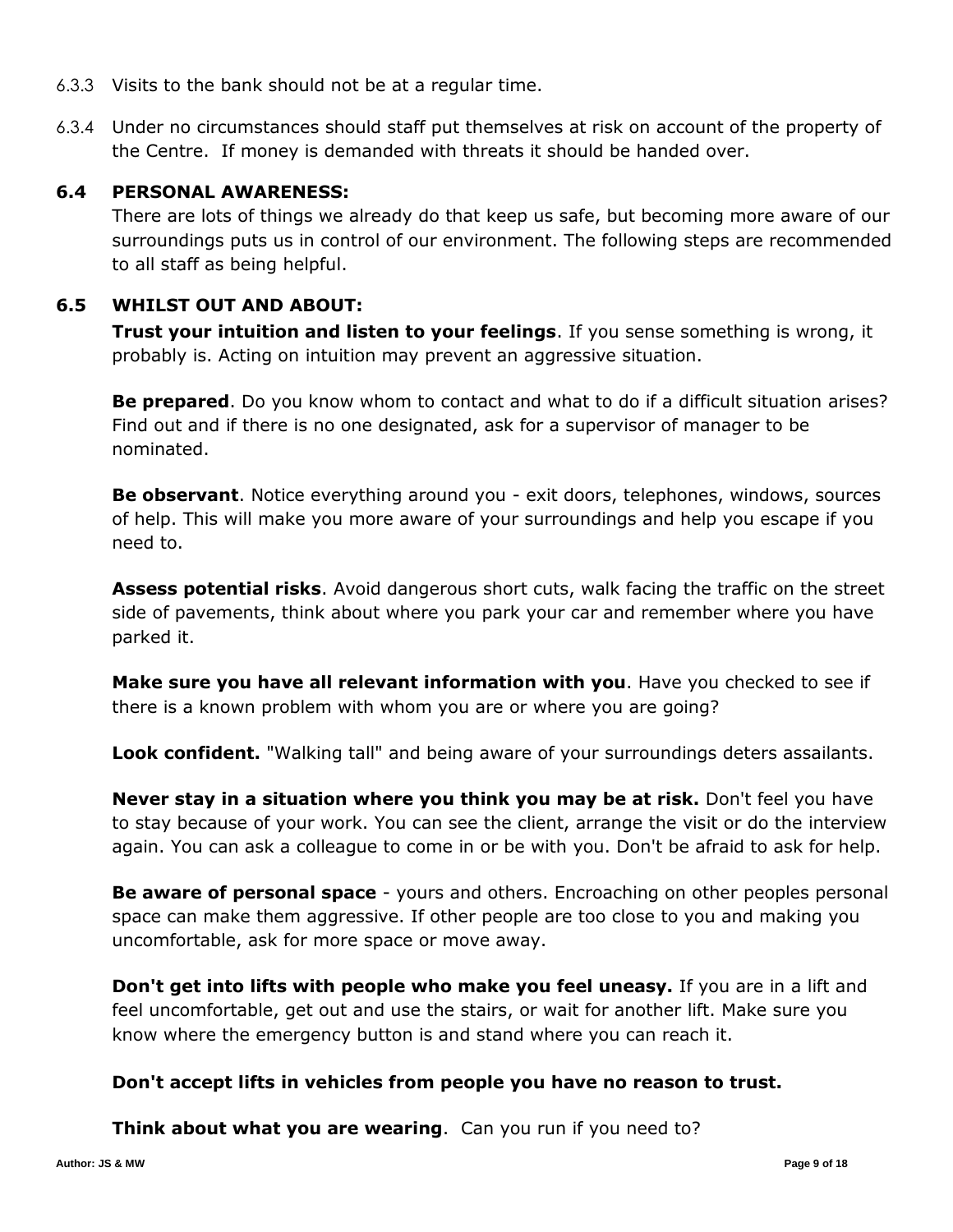#### **6.6 IN DEALING WITH AGGRESSION**

If you find yourself in an aggressive situation, what can you do?

**Try to stay calm** if someone is starting to get angry. Your body language, voice and response can help to defuse a situation. Take a deep breath, keep your voice on an even keel, and try to help.

**Offer an angry person a range of options** from which they can choose the one they prefer. They will find it difficult to stay angry.

**Do not be aggressive back -** this is how anger can escalate into violence.

**Are you the best person to deal with this situation?** Going to get someone else if often helpful particularly if they can solve a problem that you can't.

**Get on the same level as the aggressor.** If they are standing so should you. It makes you feel less vulnerable and makes it easier for you to get away or fetch help if necessary.

**Keep your balance and keep your distance.**

**Do not touch someone who is angry.**

**Don't let your escape route be blocked.**

**Keep yourself between an escape route and an aggressor** so you can still get away.

**If the situation is dangerous, then get away as fast as you can.** Never remain alone with an actively violent person.

**If you cannot get away, then scream or use the panic alarm.**

# **6.7 REPORTING AND RECORDING**

- 6.7.4 All incidents of aggression or violence should be reported to management and recorded in the accident book.
- 6.7.5 Employers have a responsibility to provide a safe working environment. Staff should report any current or potential situation at work which is a threat to personal safety. Talking about fear and other problems related to aggression or harassment are not marks of failure but good practice. A serious incident, even if it results in no physical harm, may cause feelings of fear, panic or despair which can carry on long afterwards. The Trustees of the Alice Cross Community Centre recognises this and will be disposed to provide whatever support, counselling or time off work seems appropriate.

# **7. HOMEWORKING**

**Author: JS & MW Page 10 of 18** 7.1.1 When employees/volunteers are carrying out work for the Centre at home all health and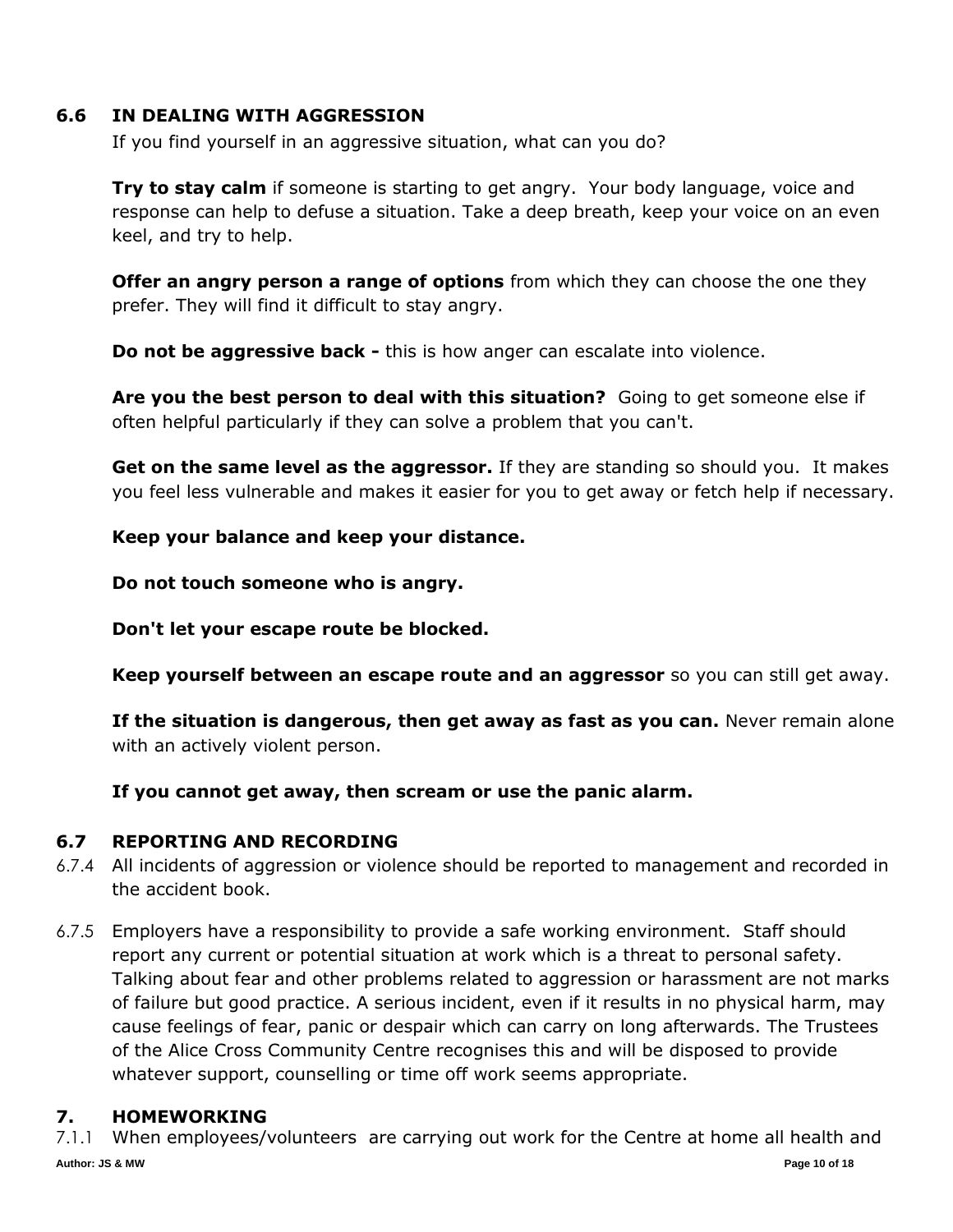safety rules and guidance in this policy apply in the same way that they do in the workplace.

- 7.1.2 It is the responsibility of the employee/volunteer to ensure that their home working environment and equipment used in the home is safe. A risk assessment in accordance with the guidance given in this policy should be carried out. Should advice be needed, advice should be sort from the nominated health and safety officer at the Centre
- 7.1.3 The employee/volunteer will be asked to indemnify the organisation from damages caused by accidents in the home.

# **8. VISUAL DISPLAY EQUIPMENT**

#### **8.1 General**

- 8.1.1 It is the policy of the Alice Cross Community Centre to comply with the law as set out in the Health and Safety (Display Screen Equipment) Regulations 1992.
- 8.1.2 The Centre Manager will conduct health and safety assessments of all workstations staffed by employees/volunteers who use VDU screens as part of their usual work. All workstations must meet the requirements set out in the Schedule to the Regulations.

#### **8.2 Nature and Organisation of Work**

- 8.2.1 Appropriate seating must be available to all users.
- 8.2.2 Staff/Volunteers will take regular breaks (at least 10 minutes away for every hour at the screen). Short frequent breaks are more satisfactory than occasional longer breaks.

#### **8.3 Equipment**

- 8.3.1 Resources will be sought by the Administration Volunteer to:
	- (a) provide VDUs with a detachable and adjustable screen, i.e. in height, swivel, etc, to allow for the individual preference of the operator.
	- (b) provide computer cleaning supplies
	- (c) provide a wrist and foot rest at each workstation
	- (d) an anti-static mat at each workstation
	- (e) provide keyboards which are separate from screens
	- (f) provide anti glare screens, where direct light cannot be prevented from falling on the screen
	- (g) provide adequate workstation space.

#### **8.4 Maintenance**

The Centre Manager should hold copies of manufacturers' detailed instructions on the maintenance of machinery, and will ensure that maintenance contracts are adhered to and, where appropriate, renewed.

#### **8.5 Eye and Eyesight Tests**

8.5.1 Full time new staff/administrative volunteers are entitled to have eyesight tests paid for by the Centre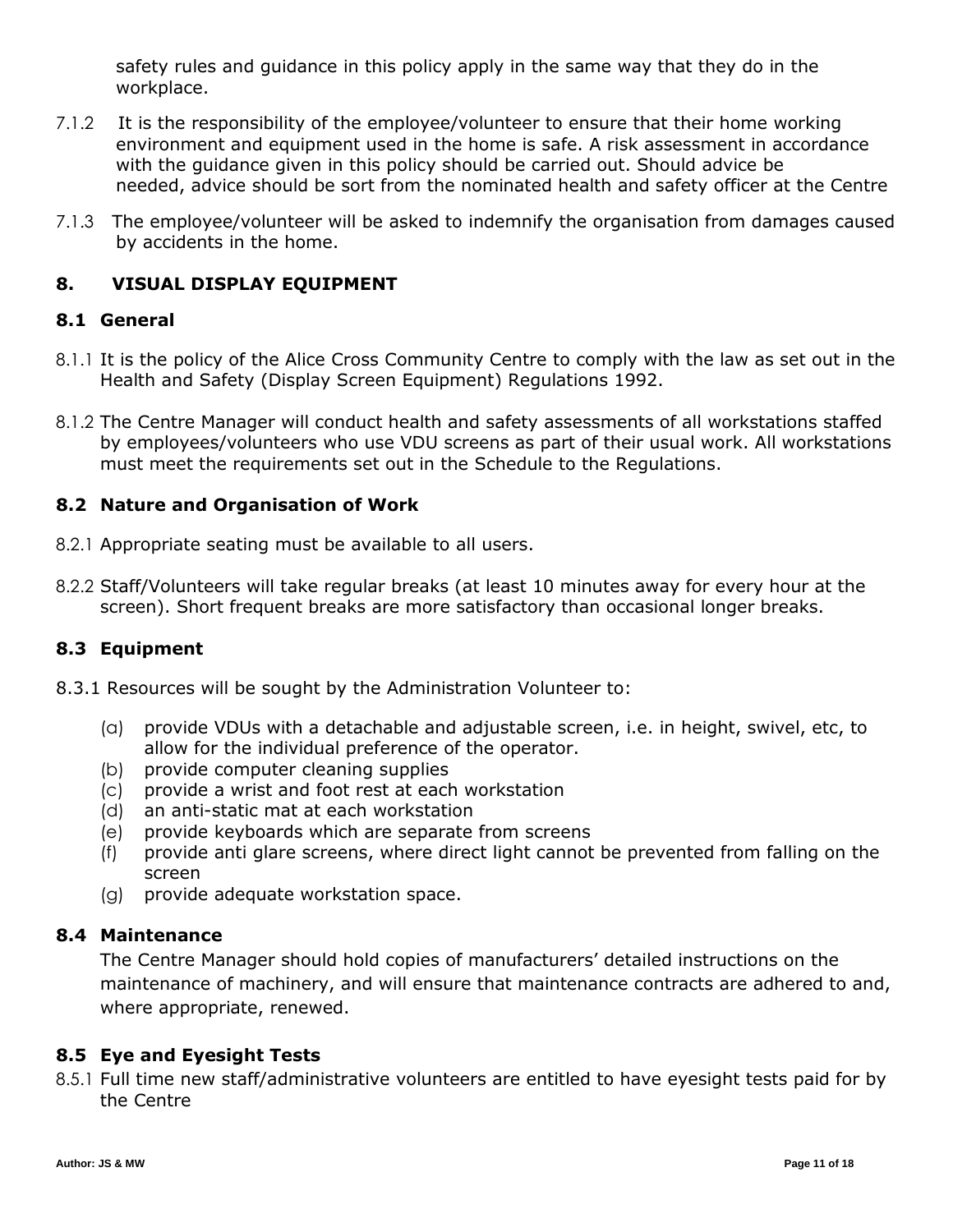- 8.5.2 Where a member of staff / volunteer is experiencing eyesight problems attributable to their work with VDUs s/he will be entitled to have an eyesight test paid for by the Centre
- 8.5.3 Where a test shows that as a result of work with the organisation's VDUs, a member of staff / volunteer needs to purchase special corrective appliances (usually glasses), these will be paid for by the Centre This excludes those normally used for purposes other than work with VDUs, and is subject to a maximum expenditure of £150

#### **8.6 WRULDS/RSI**

Work Related Upper Limb Disorders (also known as Repetitive Strain Injury) are often associated with keyboard work. It is the intention of the Trustees, by following best advice, to provide VDU/keyboard equipment and furniture which help prevent the development of these musculoskeletal disorders. Staff/Volunteers should contribute to their own safety and welfare by:

- avoiding sitting in the same position for long periods
- adjusting equipment and furniture to appropriate and comfortable positions
- taking regular rest breaks from VDU work ( at least 10 minutes away from the screen in every hour) by doing some other work.

# **9. FIRE SAFETY**

#### **9.1 General**

- 9.1.1 It is not only the responsibility of the Fire Officer, but of all staff and members working at The Alice cross centre offices to be aware of fire hazards, to know the location of fire exists and the assembly point. Everyone must know the fire drill instructions and these will be part of the induction process for all new staff and volunteers.
- 9.1.2 Access to escape doors, extinguishers and other fire fighting equipment must not be obstructed and the Fire Officer will be instructed on their use.

#### **9.2 Fire Drills**

- 9.2.1 The Centres' Fire Officer is responsible for carrying out fire drills and will arrange these to take place at regular intervals, reviewing the success or otherwise of the evacuation and making recommendations for improved practices. He/she is responsible for ensuring that staff and volunteers are aware of the evacuation procedures and has the power to remove obstructions from fire exists.
- 9.2.2 The fire alarms shall be tested at regular intervals by the Fire Officer and staff/volunteers will be notified of any testing taking place during office hours.
- 9.2.3 Visitors and all staff, including volunteers, must be made fully familiar with the escape routes and Centre's assembly points.

#### **9.3 Fire Drill Procedure**

If The Fire Alarm Sounds

- Evacuate the building immediately by the nearest exit
- Fire officer will turn off gas supply in kitchen and clear toilets and check upstairs occupancy noticeboard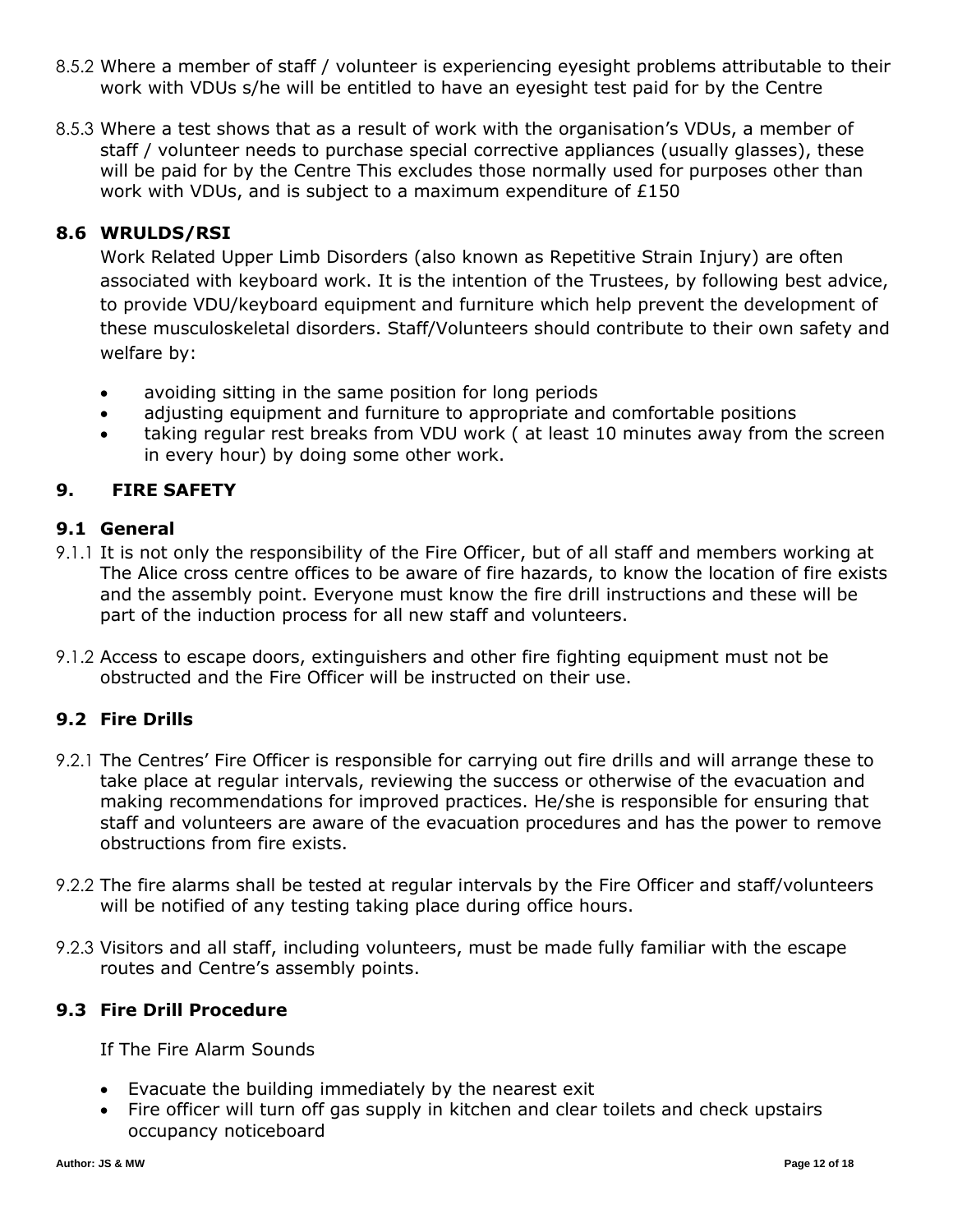- Ensure any visitors leave the building
- Do not put yourself at risk
- Assemble in front of the building or to the rear
- Do not re-enter the building for any reason until the Fire Officer or fire brigade confirm that it is safe to do so.

If You Discover A Fire

- Raise the alarm by operating the break glass switch at the nearest fire alarm call point.
- Evacuate the building immediately as above.

# **10. HYGIENE**

- 10.1 All areas must be kept clean and tidy.
- 10.2 Toilets must be washed regularly and kept clean.
- 10.3 All wash basins should be provided with hot water, soap, clean paper towels or hand dryers.
- 10.4 Vending machines for sanitary products and disposal bins should be provided. Bins should be emptied and sanitised regularly.

# **11. FIRST AID AND ACCIDENT REPORTING**

# **11.1 First Aid**

- 11.1.1 First Aid provision will be available at all times in an appropriate and accessible First Aid Box.
- 11.1.2 The First Aid Box is kept in the kitchen area.
- 11.1.3 At least one employee/volunteer will receive appropriate first aid training.
- 11.1.4 All new employees will be told as part of their induction of the location of first aid equipment and the employee who has received first aid training.
- 11.1.5 A record of all first aid cases treated will be kept in the Accident Book, which will be kept with the First Aid Box.

# **11.2 Accidents and Emergencies**

- 11.2.1 All employees must report all incidents which resulted or nearly resulted in personal injury to themselves or others, to the Health & Safety Officer and make sure the accident is recorded in the Accident Book.
- 11.2.2 It is the responsibility of the Health & Safety Officer to ensure that any necessary followup action is taken to reduce the risk of the accident or near accident recurring.
- 11.2.3 The Health & Safety Officer is responsible for reporting incidents which come within the Reporting of Injuries, Diseases & Dangerous Occurrences Regulations (RIDDOR), to the London Borough of Islington Environmental Health Department. RIDDOR covers the following incidents:
	- (a) fatal accidents
- (b) major injury accidents/conditions<br>Author: JS & MW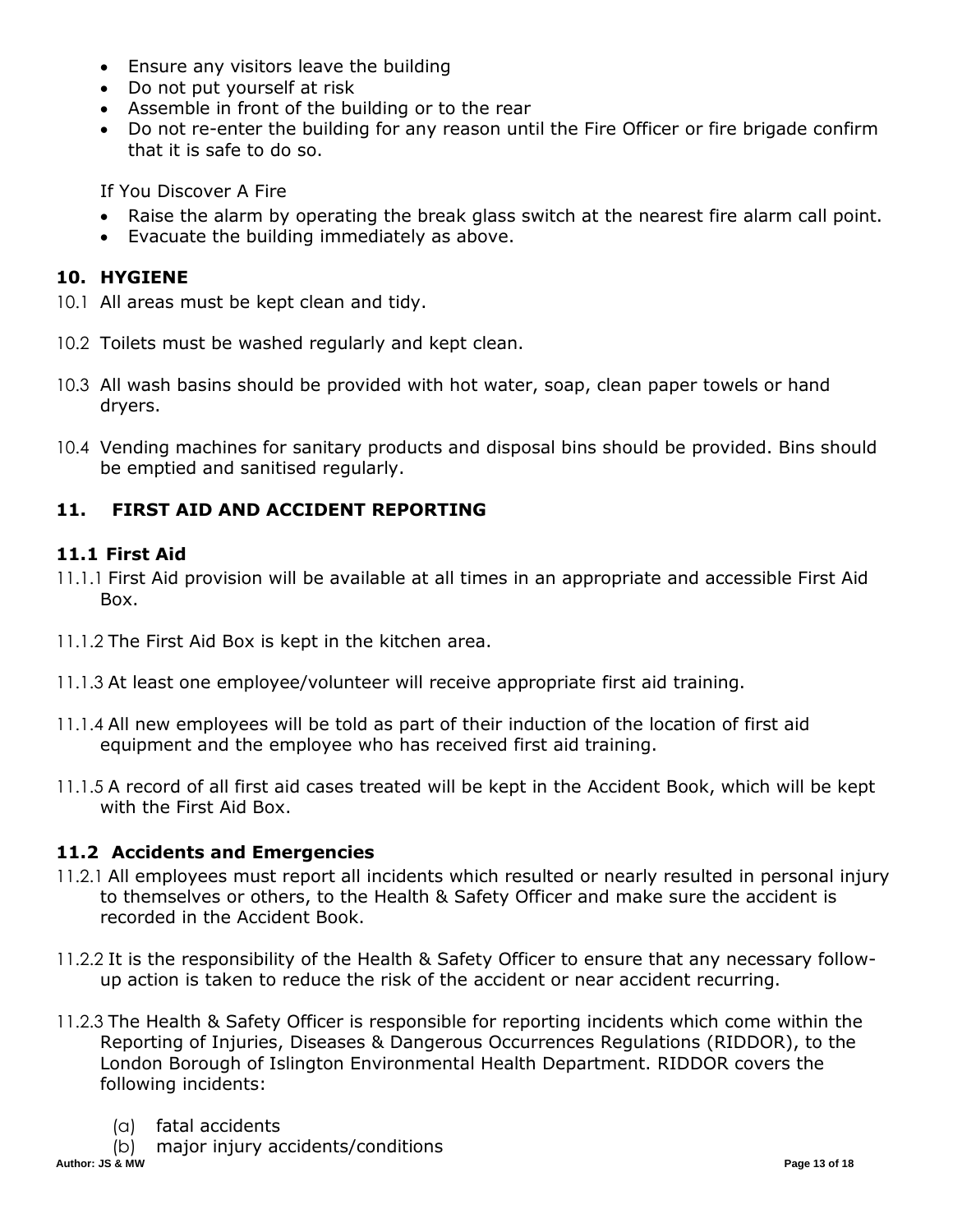- (c) dangerous occurrences
- (d) accidents causing more than 3 days incapacity from work
- (e) certain work-related diseases.

# **12. HAZARDOUS SUBSTANCES (COSHH)**

*[Organisations are responsible for ensuring that employees are safely protected from substances that might be hazardous to their health. This could include cleaning materials, printing materials or even correction fluid. These are called COSHH (Control of Substances Hazardous to Health) assessments.]*

#### **12.1 General Statement**

- 12.1.1 Under the 1992 COSHH (Control of Substances Hazardous to Health) Regulations employers have a duty to make an assessment of the risks related to hazardous substances e.g. chemicals, noxious fumes etc. In accordance with the Approved Code of Practice this assessment will be carried out and written down by a nominated competent person.
- 12.1.2 The person responsible for carrying out this assessment will be the Centre Manager
- 12.1.3 Following this assessment, in accordance with the Approved Code of Practice (ACOP) the Centre Manager will:
	- In the first instance take action to remove any hazardous substances
	- If this is not possible, action shall be taken to find a substitute for the hazardous substance
	- If this is not possible, such substances shall be enclosed within a safe environment
	- If none of the above are possible, protective equipment will be issued to ensure the safety of staff.

#### **12.2 Monitoring**

- 12.2.1 If for any reason a member of staff or volunteer has been exposed to a possibly hazardous substance, levels of exposure will be monitored.
- 12.2.2 At all times levels of ill-health related to exposure to hazardous substances at work will be monitored.

#### **12.3 Removal, Substitution, enclosure and Protection**

All members of staff shall avoid using hazardous substances at all times if at all possible. Where substitute materials are available they should be used (e.g. water based markers, correction fluid, etc). If there is no way of avoiding such use, staff must use the substance in an enclosed, ventilated environment away from other workers, and use proper protective equipment which shall be made available.

#### **13. LIFTING AND HANDLING**

- 13.1 The employees/volunteers of the Centre should avoid manual lifting where at all possible. However, employees may occasionally be required to manually lift and handle loads. Correct manual lifting and handling reduces the effort required and prevents strain and risk of injury.
- 13.2 Employees/volunteers should not put themselves at risk by attempting to lift heavy loads which could be taken apart or divided into smaller quantities. The assistance of other employees, or tenants during home visits, should always be sought for moving large quantities or for lifting heavy and awkward loads. When lifting is done by a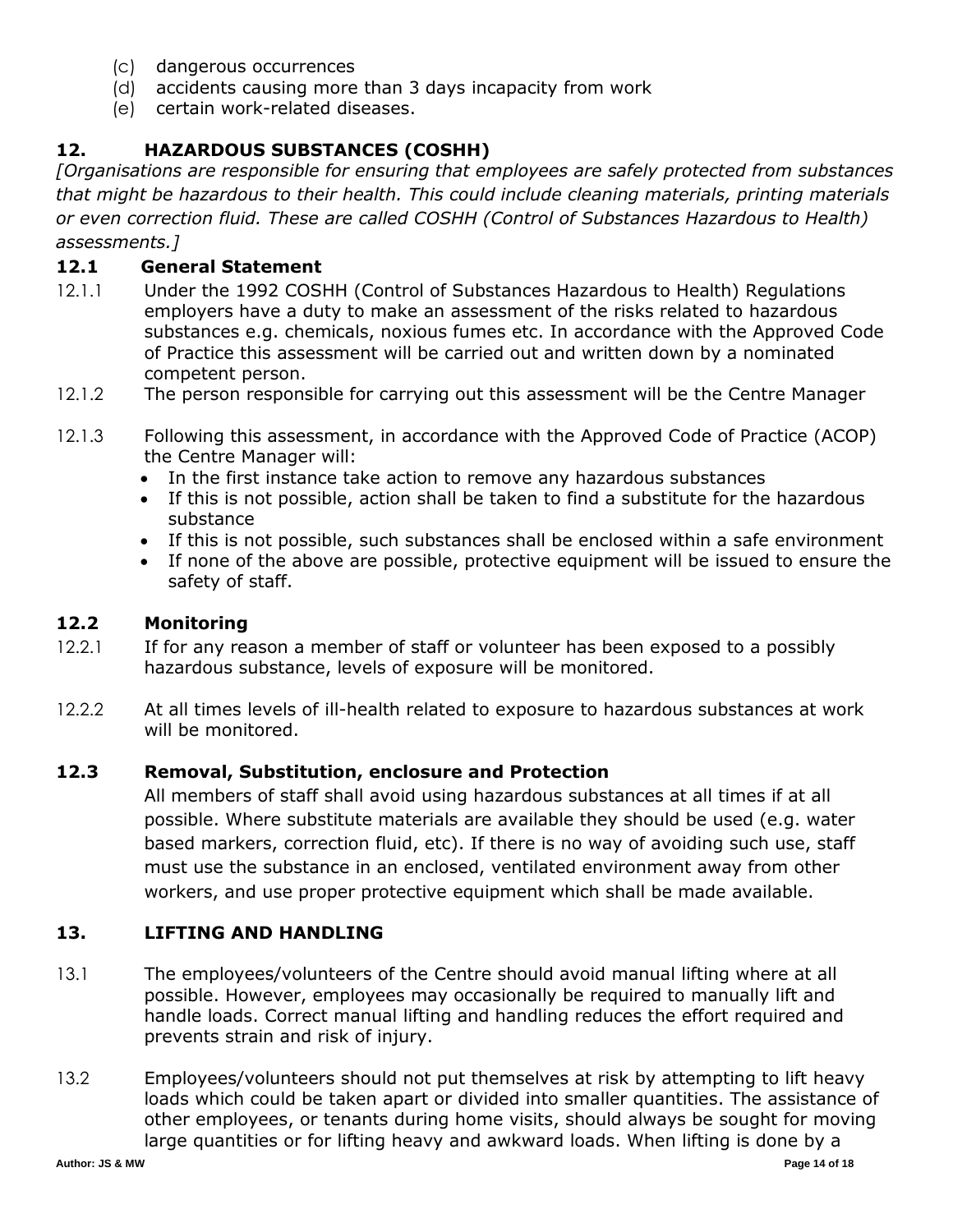team, instructions should be given by one person only.

- 13.3 Any employee/volunteers feeling a strain should stop immediately and record the incident in the Accident Book.
- 13.5 Aids to reduce the risk of injury (e.g. trolleys) must always be used if available.

#### **14. STRESS MANAGEMENT**

- 14.1 Stress at work is a serious issue. Workers can suffer severe medical problems, which can result in under-performance at work and cause major disruptions to the organisation.
- 14.2 Stress is a workplace hazard that must be dealt with like any other. Thus the responsibility for reducing stress at work lies both with employer and employee.
- 14.3 The Alice Cross Community Centre and its Trustees will do all it can to eradicate problems relating to stress at work. In particular it will:
	- ensure close employee/volunteer involvement, particularly during periods of change
	- give opportunities for staff/volunteers to contribute in the planning and organisation of their own jobs
	- ensure staff have work targets that are stretching but reasonable
	- implement effective policies and procedures for dealing with bullying and any form of harassment
	- encourage good communications between staff/volunteers and management
	- promote the maintenance of a supportive culture in the workplace
	- where appropriate take into consideration employees' /volunteers' personal situation/problems at home
	- ensure employees/volunteers avoid working long and unsocial hours.
- 14.4 The Trustees of the Alice Cross Community Centre will ensure as far as practicable that its policies, working practices and conditions of employment support its commitment to the above.
- 14.5 Employees/Volunteers should ensure that they do not work in a way which could cause them to suffer an increase of stress, nor cause an increase of stress on others.
- 14.6 Employees/Volunteers must respect other individuals who work at the Centre and ensure that interpersonal conflict is avoided or dealt with sensibly.
- 14.7 Employees must not make unrealistic demands on other workers by increasing others' workload.
- 14.8 Employees should participate with the organisation's intention to maintain a supportive workplace environment.
- 14.9 If an employee is suffering from stress at work, s/he should discuss this with their line manager at the first opportunity. Where practicable and reasonable, the Board of Trustees will seek to provide assistance to the employee.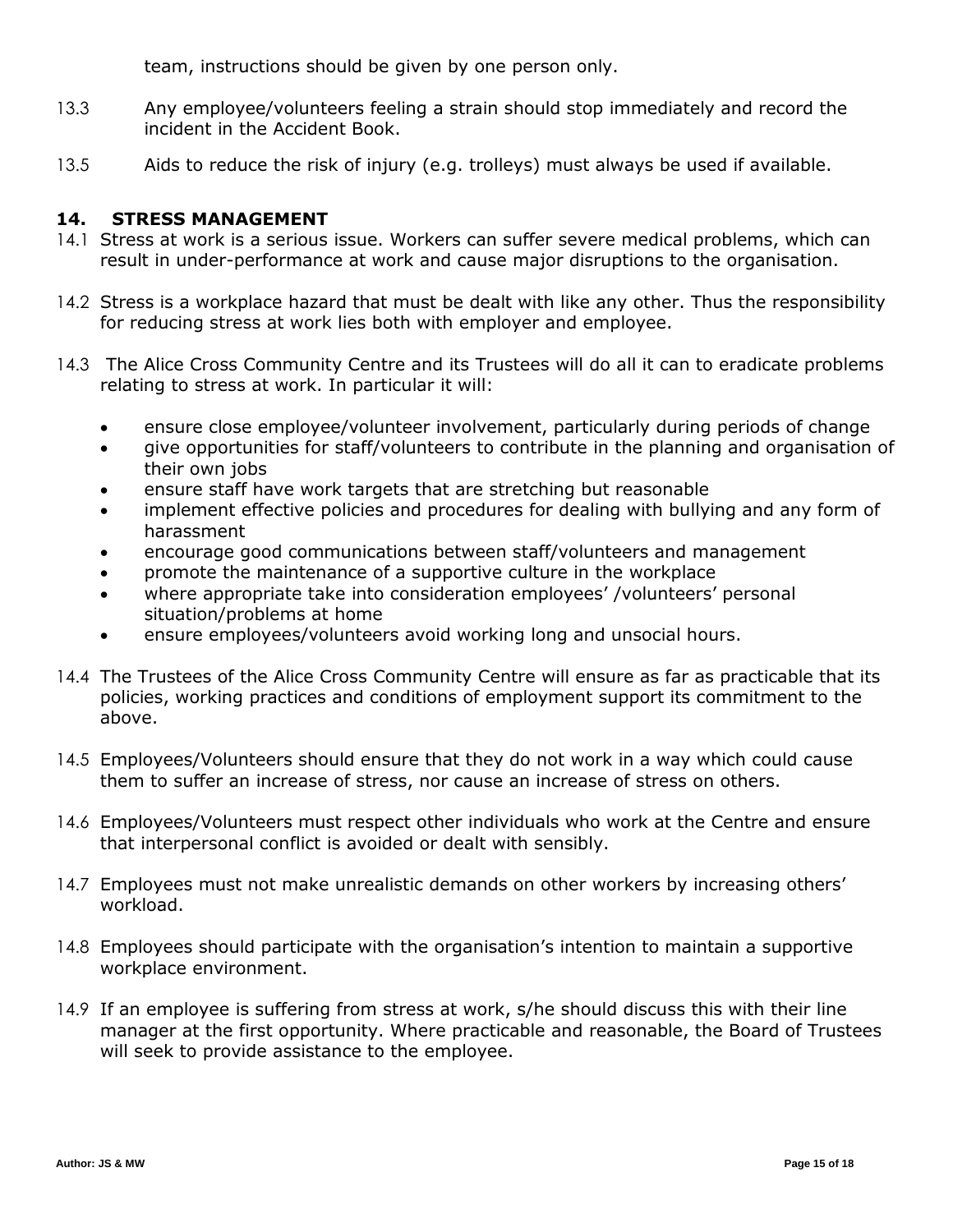# **15. RISK ASSESSMENT**

#### **1. What is a Risk Assessment?**

Risk assessment helps you protect your workers and everyone using your organisation. It helps you focus on the risks that really matter, the ones with potential to cause harm. A risk assessment is, as the Health and Safety Executive (HSE) describe: "a careful examination of what, in your work, could cause harm to people, the aim is to make sure that no one gets hurt or becomes ill".

#### **2. Carrying out a Risk Assessment:**

Carrying out a risk assessment is a relatively straightforward process, simply a careful examination of what could cause harm to people, and what precautions need to be taken.

The HSE proscribes a 'Five Step' process:

#### **Step One – Identify the hazards**

First walk around the workplace identifying anything that could be potentially hazardous - **write everything down - make a list.** Include *everything* you can think of: not just things that are currently obviously dangerous, but anything with a *potential* risk. It is a good idea to get two people to do this separately (one of these could be a trade union safety representative if there is one) and to compare lists afterwards, in case either of you have missed anything out.

Then think about **invisible** hazards - for example, in the voluntary sector one of the biggest risks people endure is stress (often related to working long hours, under pressure, to tight deadlines) or physical assault. Invisible hazards often include fumes - for example, photocopiers and laser printers emit ozone when in use.

Finally consider whether things that might not normally be hazardous might be in relation to specific people - eg pregnant women, disabled workers.

#### **Step Two – identify who is at risk**

Once you have identified and listed all the hazards, you need to (i) identify what the specific risk is, and (ii) who is particularly at risk.

Some people will be more at risk from particular hazards than others - for example a VDU user will be more at risk of suffering RSI (Repetitive Strain Injury - also known as WRULDs - Work Related Upper Limb Disorders), a cleaner might have specific risks related to the chemical cleaning agents being used, etc. And there will be those particularly at risk in some circumstances for example because they may be working alone, or they may have a disability. **List those potentially at risk.**

#### **Step Three – Evaluate the risks and decide on precautions**

Think about what you can do to remove the risk. Compare what you currently do with what is accepted as good practice. (You may need to seek advice on this from experts) The main purpose of doing a risk assessment is to be aware of the risks, so that you can take action to eliminate or at least reduce the risks. On a simple level if an electrical wire is exposed, you could replace it, or cover it with insulating tape. On a more proactive level, for example, if your cleaner is using potentially dangerous chemical agents - change the cleaning product - use something water-based. **Write down the actions currently taken and those actions you propose to be taken, and write down who will take the action, by when.**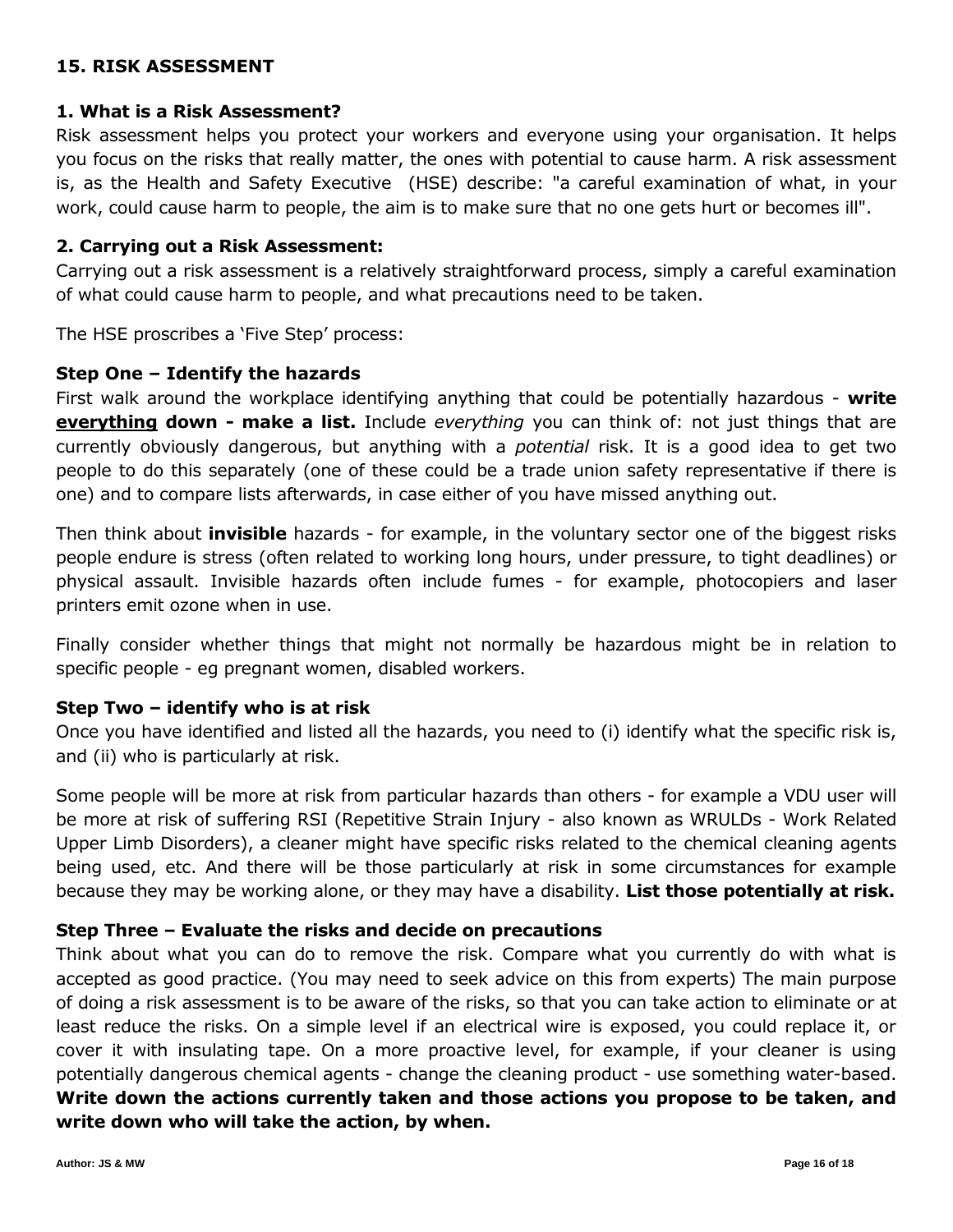# **Step Four – Record your findings**

If you employ five people or more, the law requires you to record your findings. Ensure the written record of your findings is made available to staff, and that they co-operate with the carrying out of the recommendations made as a result of the assessment. This might involve a change in working practices, a change in machinery or equipment, and **appropriate training** being undertaken.

# **Step Five**

Review your assessment. Few workplaces remain the same. You **must** review your assessment when there are major changes in the workplace, such as the introduction of new machinery, or new ways of working - but you must carry out regular reviews anyway - possibly annually. If your original assessment was properly recorded the review should be a relatively simple job but be aware of changing working practices.

#### **Other considerations:**

- \* if you share a building with other groups, it is a **legal requirement** that you all co-operate with each other in carrying out assessments.
- \* If your workers have a trade union health and safety representative, you should consult with them before carrying out the assessment, and again after carrying out the assessment - in case they strongly disagree with the results of the assessments, or the proposals you may be making to remedy a potential hazard.

| What are the<br>hazards?<br>Spot hazards by<br>walking around<br>the workplace,<br>talking to<br>workers, checking<br>machines and<br>their instructions | Who might be<br>harmed, and how?<br>Remember:<br>some workers<br>have specific<br>needs<br>People who are<br>٠<br>not present<br>when the<br>assessment is<br>taking place<br>Members of the<br>$\bullet$<br>public | What are you<br>already doing?<br>List precautions<br>already in place | List actions to be<br>taken<br>Note Who will take the<br>action, by what date |
|----------------------------------------------------------------------------------------------------------------------------------------------------------|---------------------------------------------------------------------------------------------------------------------------------------------------------------------------------------------------------------------|------------------------------------------------------------------------|-------------------------------------------------------------------------------|
|                                                                                                                                                          |                                                                                                                                                                                                                     |                                                                        |                                                                               |

# **Sample Risk Assessment Form**